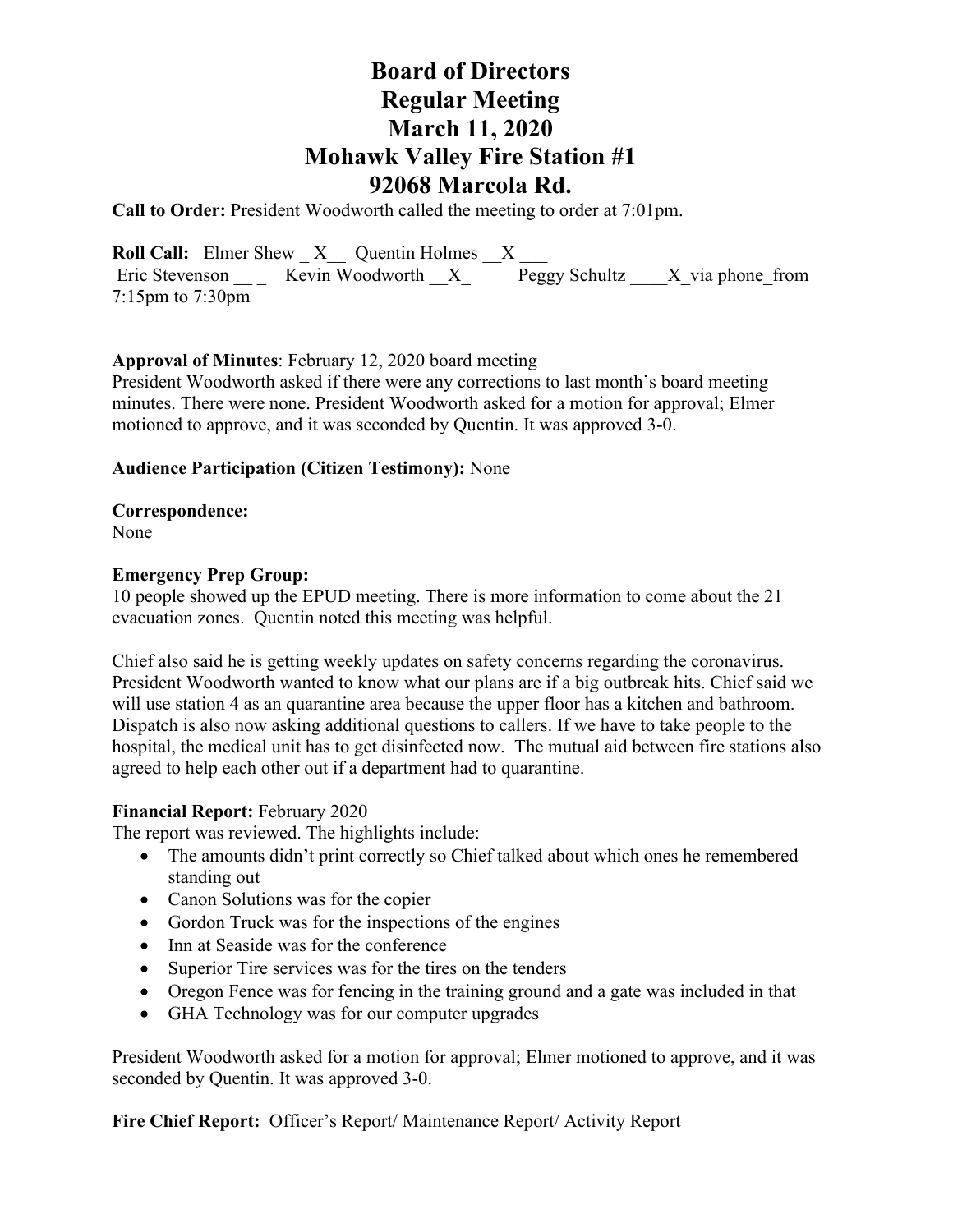The Activity Report was discussed with highlights that include:

- The Chief hours
- Standard meetings
- The silent auction letter was included for the old copier. There was only 1 bid
- We created a Company Officer position. This position is not going to officer meetings unless requested. It is a position to help develop officer skills
- We are lower than the calls from this time last year but that is most likely because there was a lot of snow at this time last year

### **Maintenance Report**

The Maintenance Report was not actually included but it was discussed. The highlights include:

- Computer system backup
- Change the internet
- Move the fax lines for new printer
- Annual tire inspection
- Ouotes for installation in the radio in the new engine
- New brackets ordered for the new engine which is not on calls yet
- Got rid of used oil to a company that needed it
- There is an issue with the fuel pump and it will be a couple hundred dollars to do a temporary fix

### **Old Business**:

1. Project Update

The new engine is here, 6 months late. We found out that it sat in Spokane without anything being done to it. We do not have to pay for the brackets that it is missing. The wheels were also not on the original order nor was there a change order for the tires. The warranty of the body was extended to 10 years. Quentin asked why it was so late. The CEO did write us an apology letter saying they took on too much. The other districts have made to known to the company that if our wheels are not fixed then they will not buy from this company.

The fuel pumps are 15 years old and we are looking to replace them with a system that has a code for whomever uses it. This new coding system will help with accuracy on who used what and how much. It will let us know if MPG drastically changes in a report. The school board said they are willing to pay half. Carson, the fuel company, would get notified if we are running low. We are also on their top priority list to top off our pumps. Their current delivery of bi-weekly is working for us.

We have noticed a cost saving by going into town for regular fuel for vehicles and putting clear gas in the small engines. We are using about 100-150 gallons of regular fuel every 2-weeks and 350 gallons of diesel.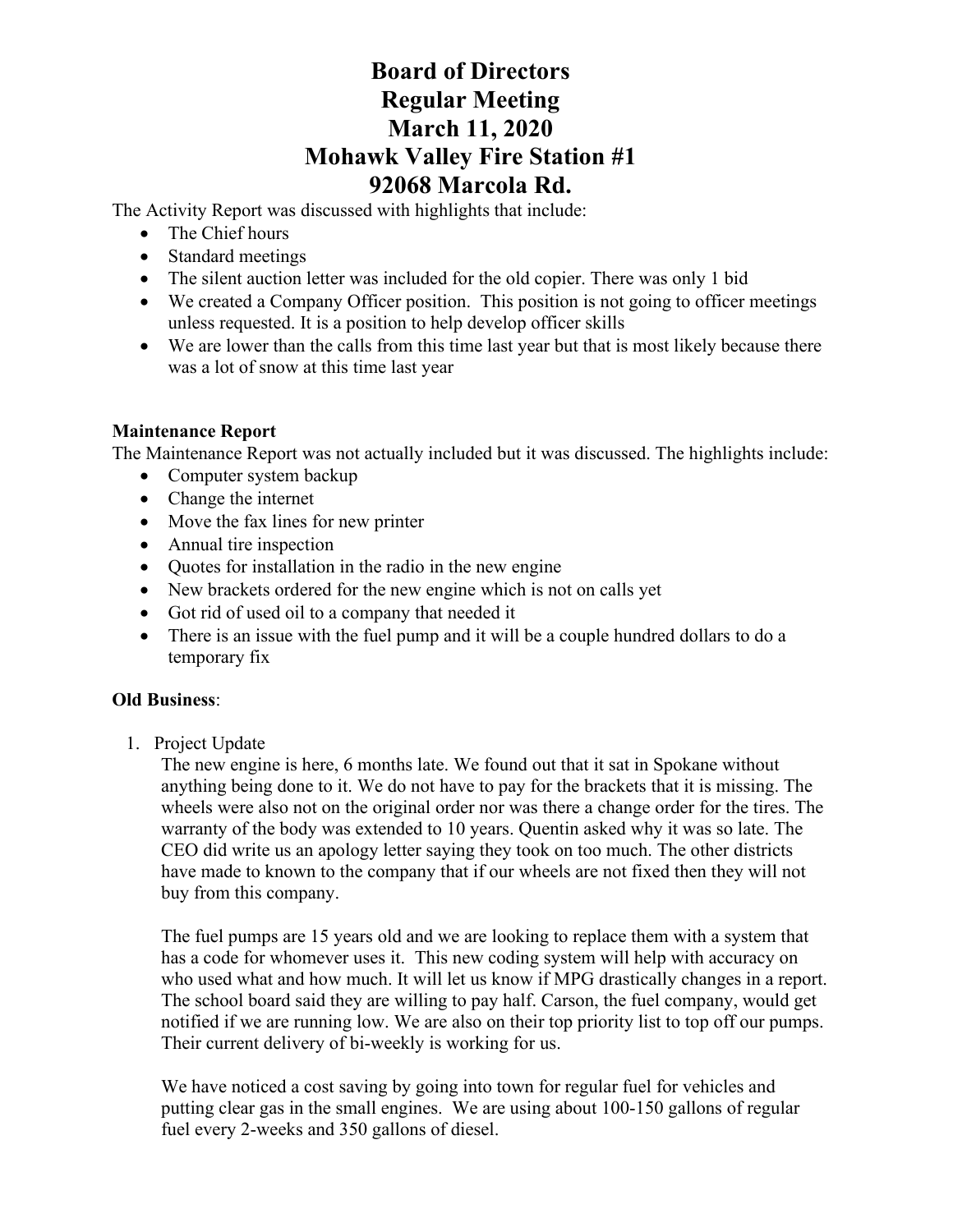### 2. Incentive Program

Chief discussed the differences in the Stipend cap vs the LOSAP. He is recommending LOSAP. The stipend has a cap, there is no W2 or W4, it is hard to budget and have to pay PERS. The LOSAP is designed as an incentive program. We pay into their retirement. The vesting period is a minimum of 2 years and their hours put in at the station (drill, calls, training etc) would transfer as points. We could grandfather volunteers in who have been with us at least 2 years. Several departments are using it. We have already budgeted \$10,000. The last time we had an incentive program, \$9,000 was budgeted. There was discussed and confusion on when it would start and when the check to the company would be written. Chief was asked to write something up. President Woodworth asked for a motion for approval to go through with the incentive program; Quentin motioned to approve, and it was seconded by Elmer. It was approved 3-0.

### 3. Copier

The new one is installed and the silent auction for the old one only had 1 bid. The silent auction was posted at both stores.

### **New Business:**

1. Budget

All the committee members and board members have copies of the budget. We will have a budget meeting April 1<sup>st</sup>, a week before the regular board meeting. Chris Barnes will be running the April  $8<sup>th</sup>$  regular meeting due to Chief being on vacation.

2. Grants

We submitted for 2 grants. We submitted for FireHouse subs to add 4 more electrical fans to replace our gas ones. We wrote another one to AFG to replace heart monitors. Quentin helped on this one. FDA said our current monitors can no longer be supported by the manufactures. Our county is also doing a grant to AFG to update the radio systems. Chief is hoping to create a dispatching district so it isn't owned by the city and will fix a lot of issues happening.

3. Contingency Resolution

We budgeted for \$15,000 in contingency funds and would like to move \$12,000 to several areas which are outlined in the packet such as vehicle maintenance. President Woodworth read the solution and it was signed. It was approved 3-0.

**Items Not on Agenda:** It will be 3 years for Chief in April. They will do an evaluation in May. His contract says what evaluation will be used. President Woodworth wants to look at a